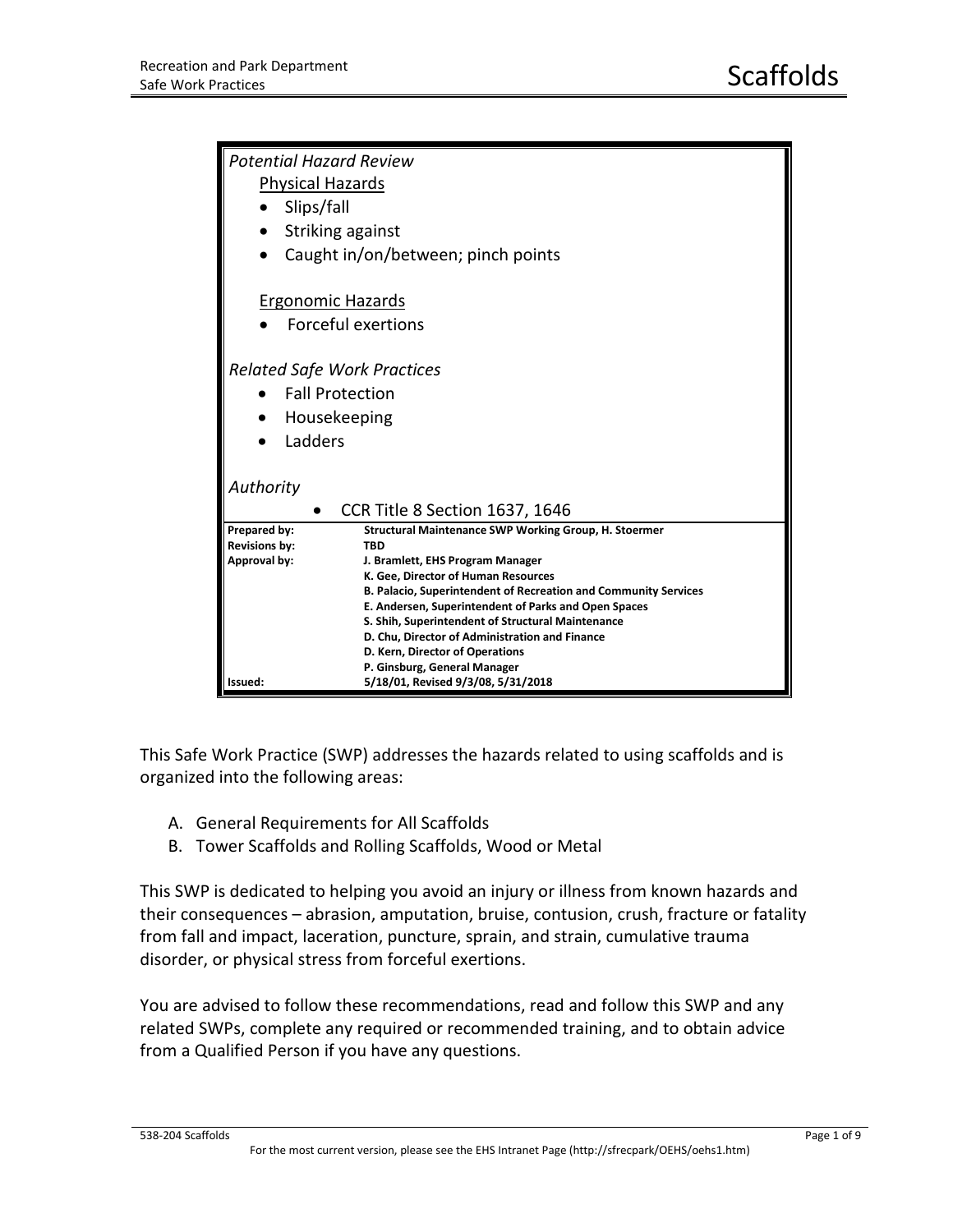A Qualified Person is a person **designated** by the employer; and by reason of **training**, experience, or instruction who has demonstrated the ability to perform safely all assigned duties; and, when required is properly licensed in accordance with federal, state, or local laws and regulations.

All tasks require that you:

- Use the equipment in accordance with the guidelines set forth by the manufacturer. This includes following all signs and labels, and reviewing any manufacturer's operating manuals.
	- 1. If the instructions provided in the operating manual conflict with this SWP, then follow the instructions in the manual. The manufacturer's instructions prevail over this SWP.
- Review the safety data sheets (SDSs) for each chemical.
- Be trained on this SWP and those listed above as related. Training on SWPs must be completed before initial assignment. It is also recommended that you complete refresher training every two years.

## **A. General Requirements for all Scaffolds**

- 1. Erection and placement of scaffolding intended to be more than 36 feet in height when completed requires either an annual or project permit from Cal OSHA.
- 2. Scaffolds shall be provided for all work that cannot be done safely by employees standing on permanent or solid construction at least 20 inches wide, except where such work can be safely done from ladders. Exceptions include:
	- a. Work of a limited nature and of short duration when the permanent or solid construction is less than 20 inches in width and the fall distance does not exceed 15 feet in height and provided adequate risk control is recognized and maintained under competent supervision.
	- b. Work of a short duration from joists or similar members at 2 feet or closer centers, planks resting on these members forming a plank platform 12 inches wide or equivalent protection.
- 3. Scaffolds should be designed and constructed as follows:
	- a. Scaffolds shall be constructed of wood or other suitable materials such as steel or aluminum members of known strength characteristics.
	- b. Where materials other than wood are used, or where scaffold designs differ from those specified in the regulations, the scaffold and its parts must provide a degree of strength, rigidity and safety equivalent to that provided by the described scaffold in the regulations that it replaces.

## 538-204 Scaffolds Page 2 of 9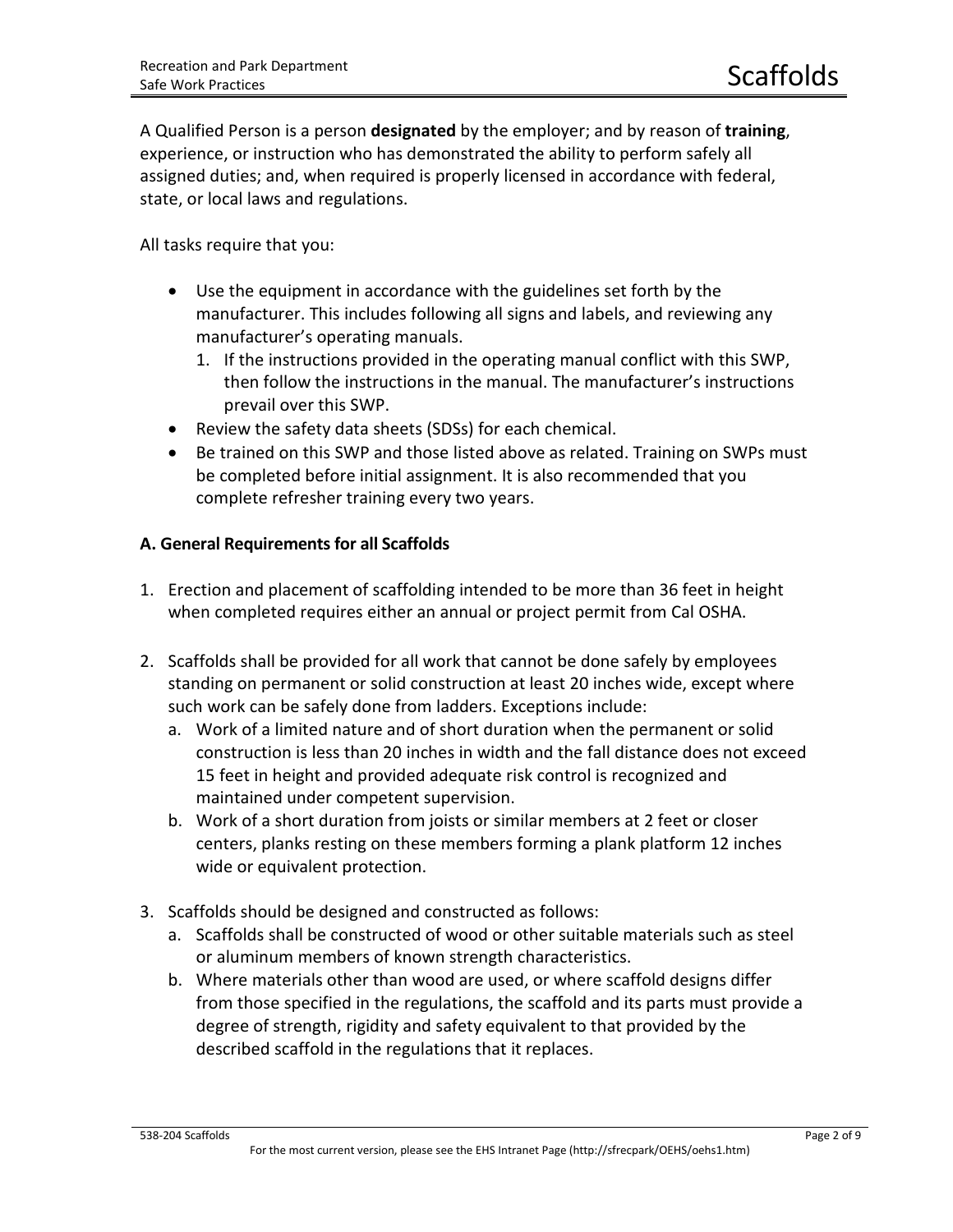- c. Each scaffold shall be designed and constructed using a dead load safety factor that will ensure the scaffold supports, without failure, its own weight and 4 times the maximum intended working (live) load applied or transmitted to it.
	- i. Light-duty scaffolds: 25 pounds per square foot of work platform.
		- 1. Exception: For light-duty interior scaffolds the imposed load on the platform area shall not apply more than 1,500 pounds to any 1 ledger or a single upright, and the total load on the whole platform area shall not average more than 15 pounds per square foot.
	- ii. Medium-duty scaffolds: 50 pounds per square foot of work platform.
	- iii. Heavy-duty scaffolds: 75 pounds per square foot of work platform.
	- iv. Special-duty scaffolds: exceeding 75 pounds per square foot of work platform as determined by a qualified person or a Civil Engineer currently registered in the State of California and experienced in scaffold design.
	- v. Engineered scaffolds: as determined by a Civil Engineer currently registered in the State of California and experienced in scaffold design.
- d. A scaffold shall not be subjected to loads greater than its maximum intended working load
- e. Manufactured scaffolds shall be used in accordance with the manufacturer's recommendations. Where specific requirements that address riding on a rolling may conflict with the manufacturer's recommendations, the regulatory requirement will take precedence.
- f. A qualified person shall determine the maximum intended working loads for scaffolds that are neither manufactured nor engineered.
- g. The maximum intended working load for each scaffold shall be posted at a conspicuous location at each jobsite or be provided to each supervisory employee who shall have it readily available at the jobsite.
- 4. Anchorage and bracing shall be such that scaffolds and falsework will be prevented from swaying, tipping, or collapsing.
- 5. Scaffold lumber, except for planks, used on suspended or ladder-jack scaffolds, shall be the equivalent of "selected lumber," free from damage that affects its strength.
- 6. Extension planning shall conform to the following:
	- a. Extension planking of the finger type shall be made with at least 5 fingers on each side. These fingers shall be at least 1-inch by 2 1/8-inch selected straightgrained Douglas fir or material of equal strength. All metal fittings shall be adequate to maintain the structural qualities of the device.
	- b. The length of the extended planking shall not exceed 12 feet 6 inches, and the actual mechanical overlap between the 2 halves shall be not less than 1/8 of the length of the extended planking. A substantial stop shall be provided to maintain this overlap.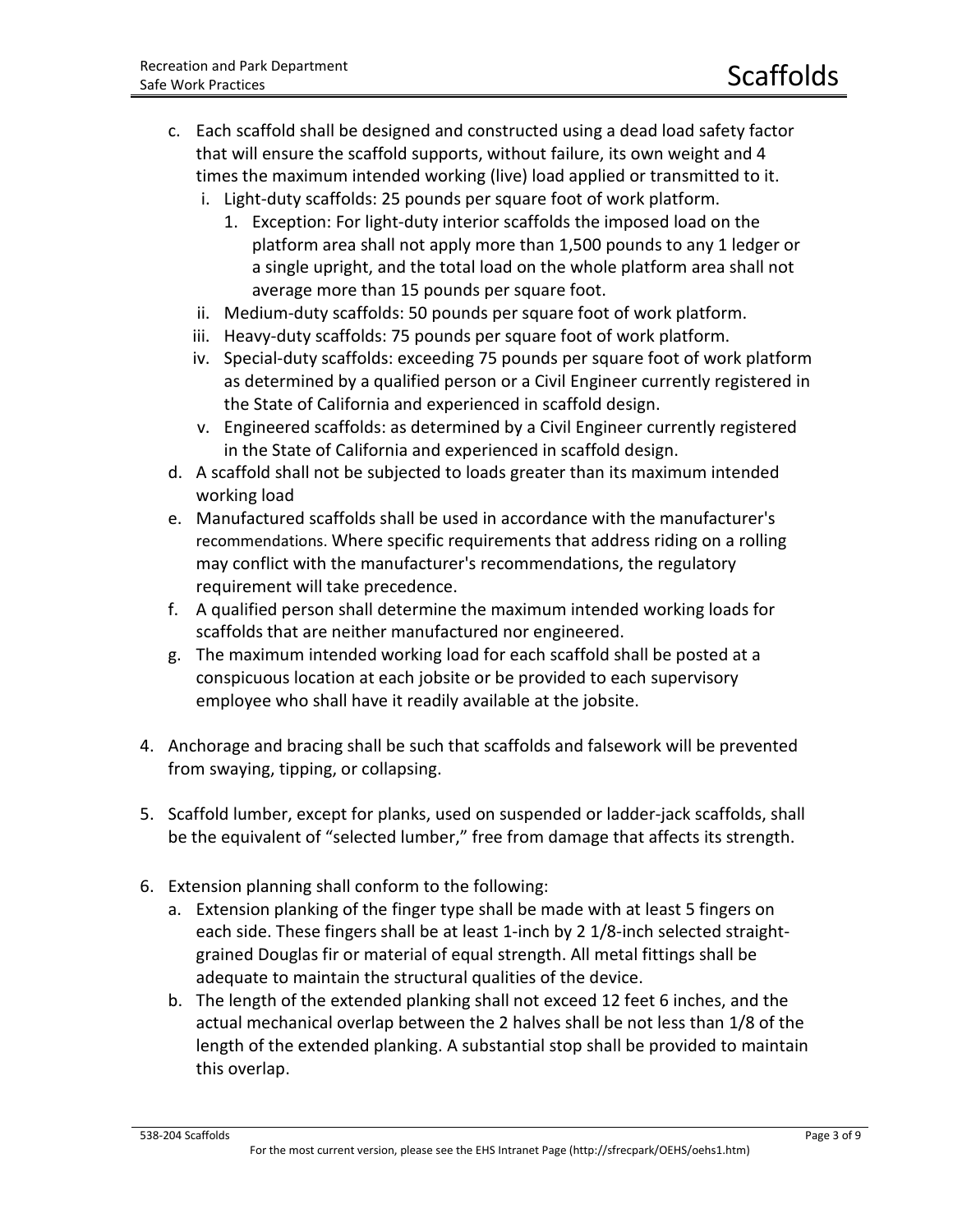- c. Not more than one employee shall be permitted at one time on any extension planking that is more than 3 feet in height.
- d. Extension planking shall not be used as a platform on ladder-jack, suspended, or other unstable scaffolds.
- 7. The minimum labeling, design and construction requirements for scaffold planking, such as solid sawn planks, manufactured platforms of wood (including laminated planks), metal planking, and planking manufactured from other materials are as follows:
	- a. All solid sawn planking shall be at least equivalent to 2-inch x 10-inch (nominal) lumber selected for scaffold grade plank.
		- i. The maximum permissible spans for Douglas Fir and Southern Pine planking for 2 x 10-inch (nominal) or 2 x 9-inch (rough) planks shall be as shown in the following table:

| Working (Live) Load (psf) | 25   50   75 |  |
|---------------------------|--------------|--|
| Permissible Span (ft)     | 10           |  |

- ii. The maximum permissible spans allowed for other wood species of scaffold planking shall not exceed 10 feet and shall be determined by a licensed professional engineer.
- b. All manufactured scaffold planking including, but not limited to, engineered wood products, laminated veneer lumber, metal, composite, plastic, or any other manufactured planks shall be capable of supporting, without failure, its own weight and 4 times the maximum intended working (live) load.
	- i. Manufactured planks with spans in excess of 10 feet shall be labeled to indicate the maximum intended working (live) load.
	- ii. Manufactured scaffold planks shall be used in accordance with the manufacturer's specifications.
- c. Prior to being placed in service, all laminated veneer lumber scaffold planks, shall be labeled with the seal of an independent, nationally recognized, inspection agency approved by the International Accreditation Services (IAS) certifying compliance with ASTM D 5456-09a and ANSI/ASSE A10.8-2001, Section 5.2.10.
- d. Prior to being placed into service, all solid sawn wood scaffold planks shall be certified by, or bear the grade stamp of, a grading agency approved by the American Lumber Standards Committee.
- e. All scaffold planks shall be visually inspected for defects before use each day.
- f. Defective or damaged scaffold planks shall not be used and shall be removed from service.
- 8. A scaffold plank shall not overhang its support by more than 18 inches, unless access to this overhanging portion is prevented by a guardrail, or other barrier, or unless the other plank end is securely anchored.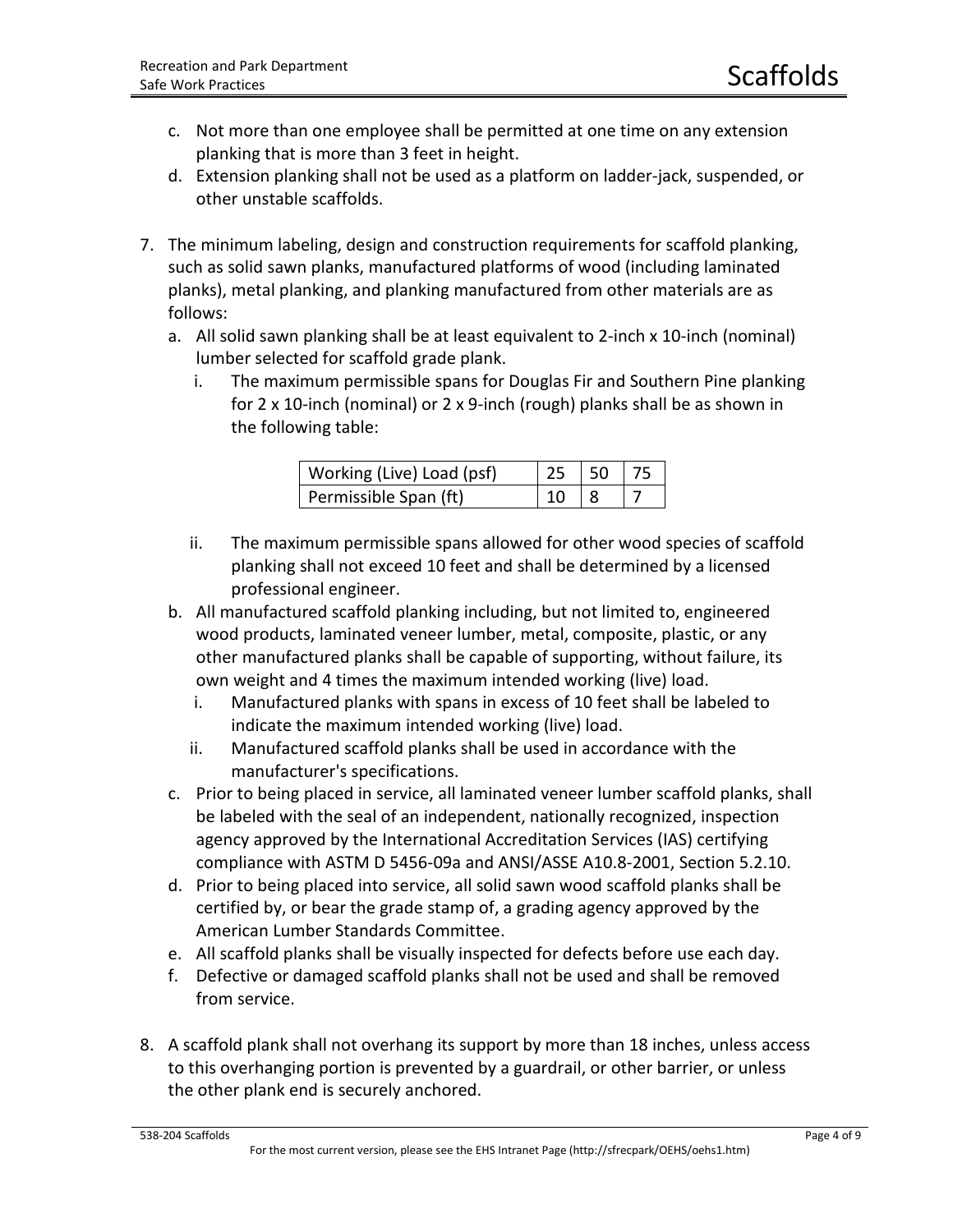- 9. All scaffold lumber shall be visually inspected for defects before and during use. Defective lumber shall not be used.
- 10. Lean-to or jack scaffolds, shore scaffolds, nailed brackets, loose tile, loose brick, loose blocks, stilts, or other similar unstable objects shall not be used as working platforms, or for the support of such platforms.
- 11. The erection and dismantling of scaffolds or falsework shall be performed under the supervision and direction of a Qualified Person.
	- a. Erection and dismantling of scaffolds shall be performed in accordance with good engineering practice. Where engineering design is required by these orders, the engineering drawings shall be made available at the job site during erection.
	- b. All required ties to the structure shall be installed as soon as the scaffold has been completed to the tie-in area during erection.
	- c. Ties shall only be removed during dismantling as the work progresses downward unless other methods are used to prevent the scaffold from falling over.
	- d. No structural members shall be removed from scaffolds during dismantling operations below the level being dismantled.
	- e. Where work platforms are proposed, guardrails shall be installed before other work not directly related to scaffold erection is permitted to begin.
	- f. These requirements may be temporarily suspended for short durations, provided adequate risk control is recognized and maintained under immediate, competent supervision
- 12. Scaffolds or falsework installations shall not be altered by removing uprights, braces, or supports unless other members providing equivalent strength are substituted.
- 13. Scaffolds shall not be overloaded. Material shall not be allowed to accumulate to the extent that a scaffold is subjected to loading it is not designed to support.
- 14. A safe and unobstructed means of access, such as a walkway, stair, or ladder shall be provided to all scaffold platforms.
- 15. Climbing ladders or stairways on scaffolds used for access and egress shall be affixed or built into the scaffold by proper design and engineering, and shall be so located that their use will not disturb the stability of the scaffold.
	- a. Manufactured hook-on and attachable ladders shall be securely attached to the scaffold and shall conform to the following:
		- i. Shall be specifically designed for the type of scaffold used;
		- ii. Shall have a minimum rung length of 11-1/2 inches (29 cm);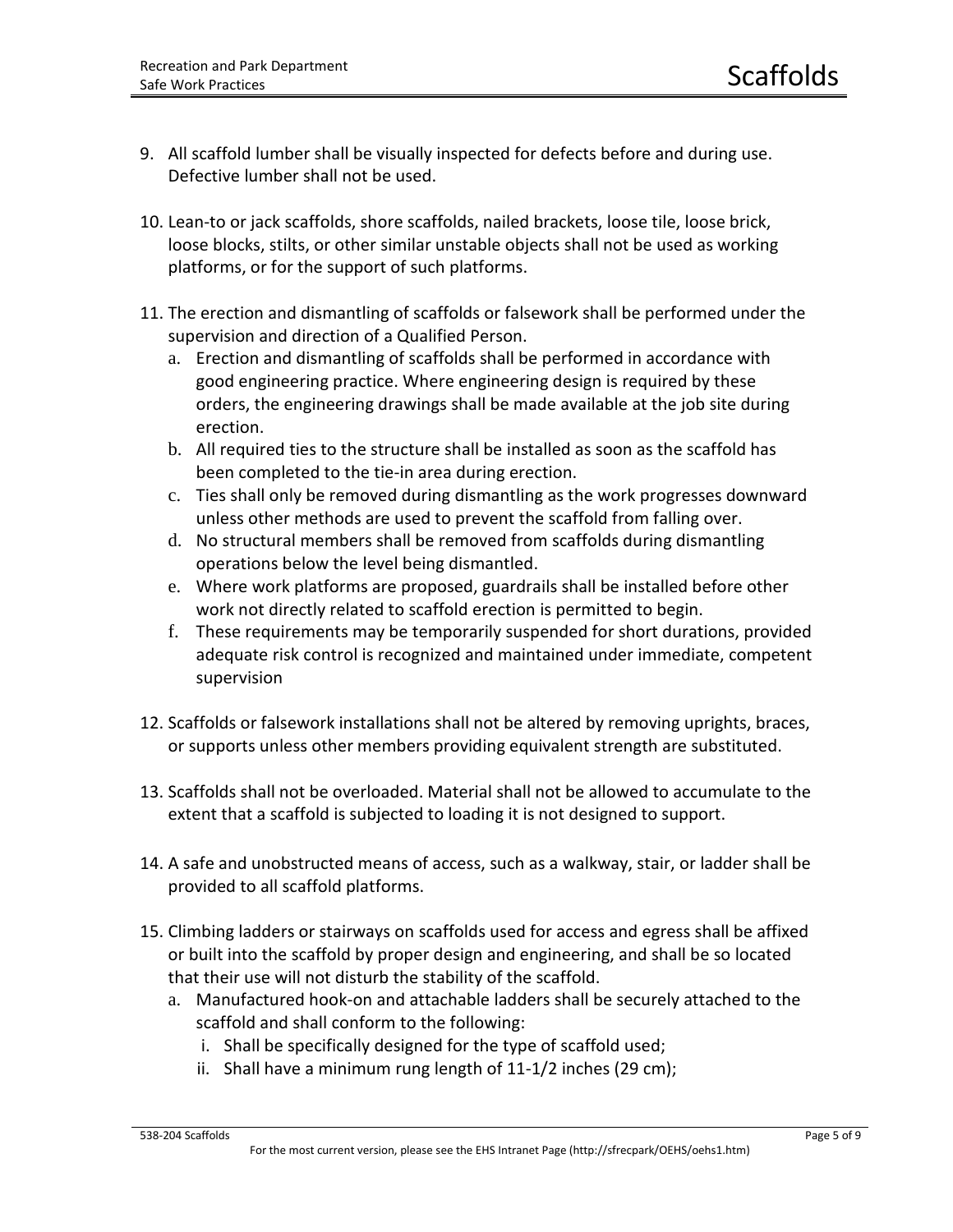- iii. Shall have uniform spaced rungs with a maximum spacing between rungs of 16-3/4 inches;
- iv. Shall be positioned so that their bottom rung is not more than 24 inches (61 cm) above the scaffold supporting level; and
- v. When hook-on and attachable ladders are used on a supported scaffold more than 35 feet (10.7 m) high, they shall have rest platforms at 35-foot (10.7 m) maximum vertical intervals.
- b. If a ladder is used as a means of access to the scaffold, it shall be securely attached and shall comply with the Ladder SWP.
- c. Horizontal members of end frames may be designed and used as a climbing device provided that the steps are:
	- i. Reasonably parallel and level.
	- ii. Arranged to form a continuous ladder.
	- iii. Provided with sufficient clearance to provide a good handhold and foot space.
- 16. Platforms shall not be sloped more than 2 feet vertically to 10 feet horizontally and shall be positively secured against slipping from supports.
- 17. No worker shall be permitted to work on a scaffold platform where slippery conditions exist unless such conditions are a necessary part of the work.
- 18. Workers on scaffolds who are exposed to overhead hazards shall be provided with overhead protection or other means that will effectively eliminate the hazard.
- 19. Bolts used in the construction of scaffolds shall be of a size and in sufficient numbers at each connection to develop the designed strength of the scaffold.
- 20. Where materials are line-hoisted onto a scaffold, a tag line shall be used where necessary to control the load.
- 21. When a scaffold materially changes its direction, the platform planks shall be laid to prevent tipping.
	- a. The planks that meet the corner ledger at an angle shall be laid first, extending over the diagonally placed ledger far enough to have a good safe bearing, but not far enough to involve any danger from tipping.
	- b. The planking running in the opposite direction at an angle shall be laid so as to extend over and rest on the first layer of planking.
- 22. Work on or from scaffolds is prohibited during storms or high winds unless a Qualified Person has determined that it is safe for employees to be on the scaffold and those employees are protected by a personal fall arrest system (see the Fall Protection SWP), or wind screens.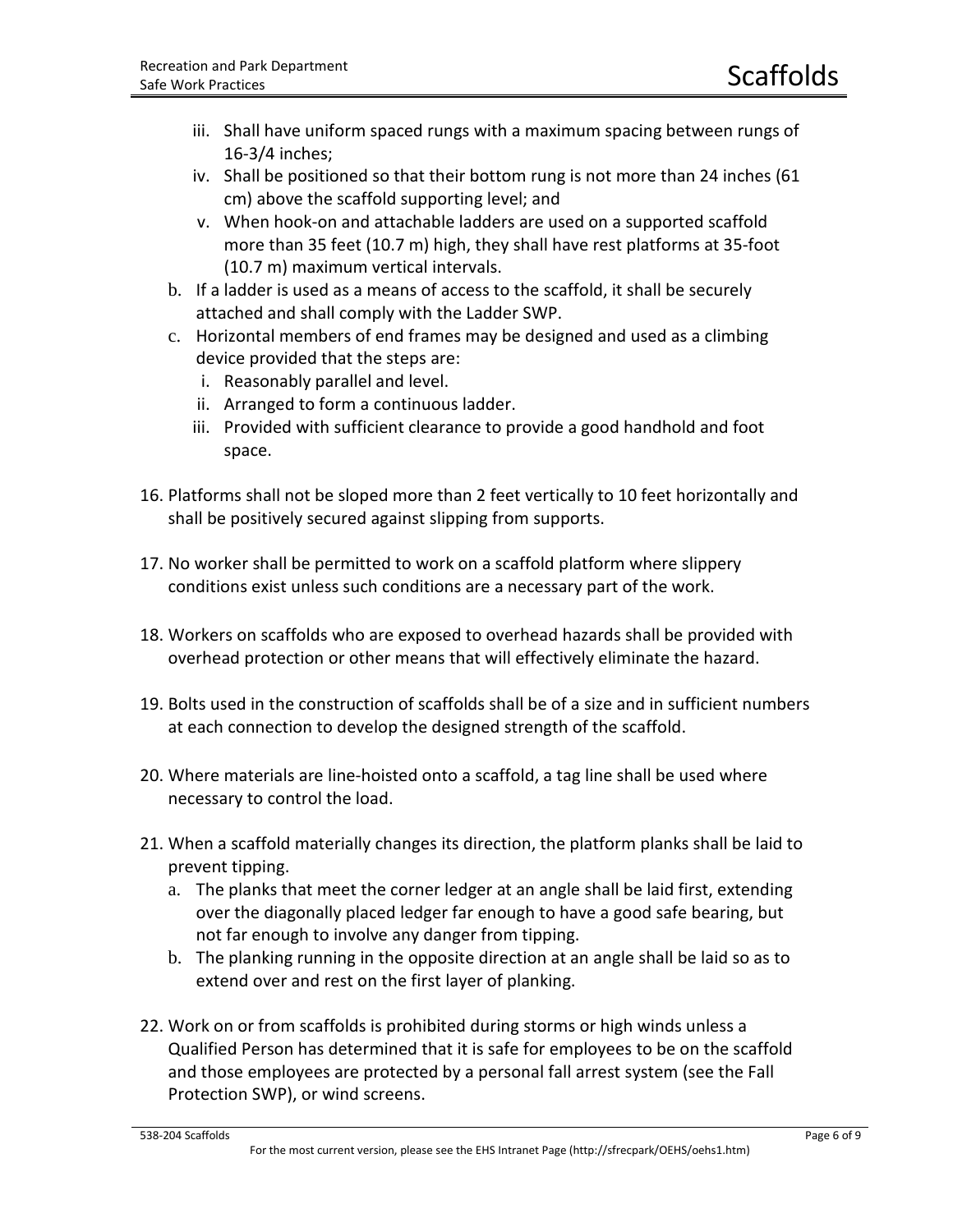- a. Wind screens shall not be used unless the scaffold is secured against the anticipated wind forces imposed.
- 23. Wood platforms shall not be covered with opaque finishes, except that platform edges may be covered or marked for identification. Platforms may be coated periodically with wood preservatives, fire-retardant finishes, and slip-resistant finishes; however, the coating may not obscure the top or bottom wood surfaces.
- 24. Platforms, including, but not limited to, those consisting of solid sawn wood planks, engineered wood products, laminated veneer lumber, metal, composite, plastic, or any other manufactured planks, shall not deflect more than 1/60 of the span when loaded to the manufacturer's recommended maximum load.

## **B. Tower Scaffolds and Rolling Scaffolds, Wood or Metal**

- 25. The minimum dimension of the base of any free-standing tower or rolling scaffold shall not be less than 1/3 the height of the scaffold unless such scaffold is securely guyed or tied.
- 26. Construction and erection shall be as follows:
	- a. Railings are required if the platform is 7-1/2 feet or more above grade.
	- b. Securely attached railings as provided by the scaffold manufacturer, or other material equivalent in strength to the standard 2- by 4-inch wood railing made from selected lumber shall be installed on open sides and ends of work platforms 7 1/2 feet or more above grade.
	- c. The top rail shall be located at a height of not less than 42 inches nor more than 45 inches measured from the upper surface of the top rail to the platform level.
		- i. A midrail shall be provided approximately halfway between the top rail and the platform.
		- ii. "X" bracing is acceptable as a toprail if the intersection of the "X" occurs at 45 inches (plus or minus 3 inches) above the work platform, provided a horizontal rail is installed as a midrail between 19 and 25 inches above the work platform. The maximum vertical distance between the "X" brace members at the uprights shall not exceed 48 inches.
		- iii. "X" bracing is acceptable as a midrail if the intersection of the "X" falls between 20 inches and 30 inches above the work platform.
		- iv. For end rail openings less than 3 feet, double wrapped iron wire at least No. 12 gauge in thickness, or wire rope at least 1/4 inch minimum diameter is permitted, provided the wire or wire rope is securely fastened.
	- d. Toeboards shall be provided on all open sides and ends of railed scaffolds at locations where persons are required to work or pass under the scaffold and at all interior floor, roof, and shaft openings.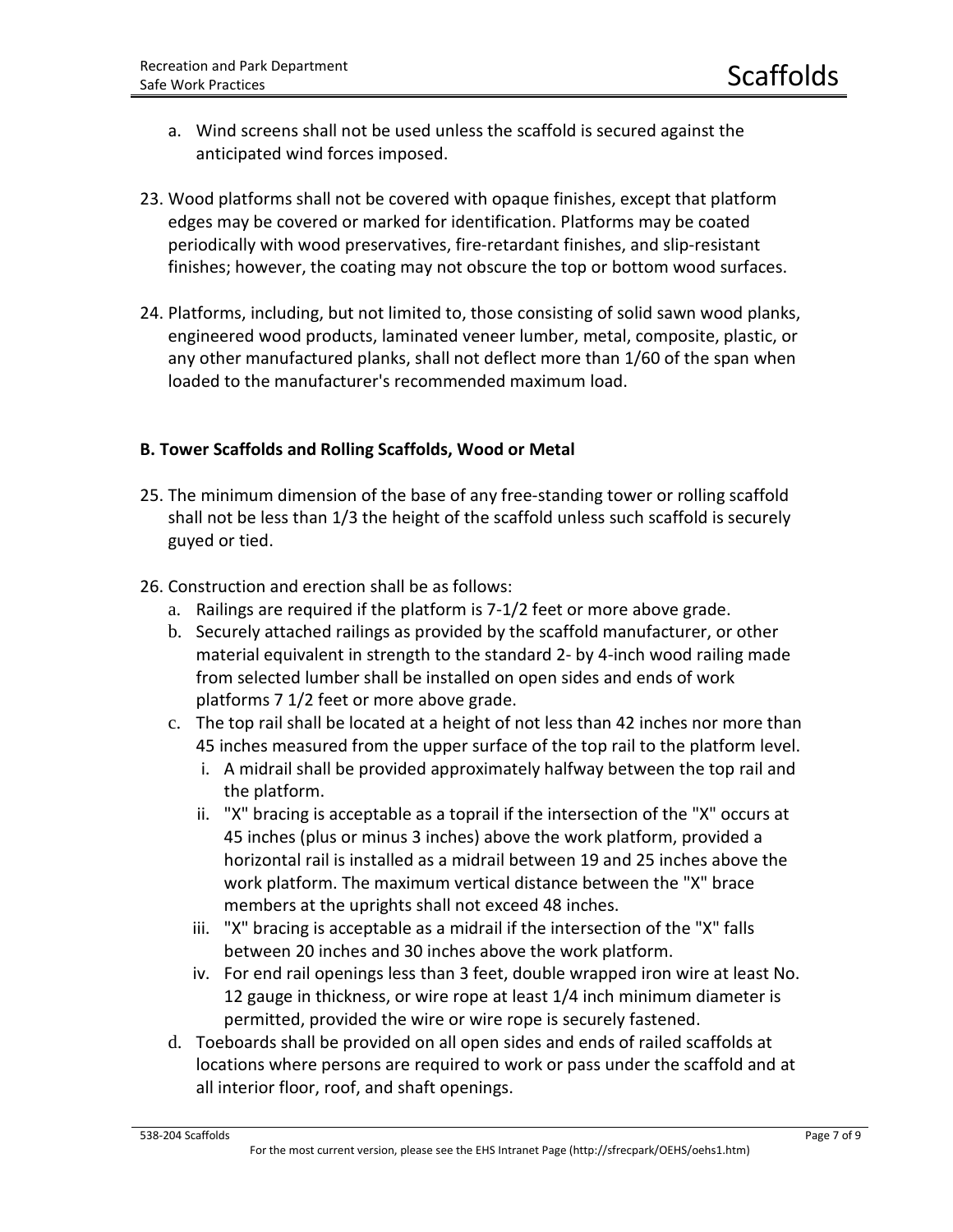- i. A standard toeboard shall be 4 inches (nominal) minimum in vertical height from its top edge to the level of the floor, platform, runway, or ramp.
- ii. It shall be securely fastened in place and have not more than 1/4-inch clearance above floor level. It may be made of any substantial material, either solid, or with openings not over one inch i greatest dimension.
- e. The screw jack shall extend into its leg tube at least 1/3 its length, but in no case shall the exposed thread exceed 12 inches.
- f. The uprights (legs of rolling scaffolds) shall not exceed 24 inches without being braced according to the manufacturer's specifications.
- 27. Wheels or casters of rolling scaffolds shall be provided with an effective locking device, and kept locked when workers are climbing or working on the scaffold. At least 2 of the 4 casters or wheels shall be a swivel type. All wheels or casters shall be properly designed for strength and dimension to support at least 4 times the maximum intended load.
- 28. Joints of metal scaffolds shall be locked together with lock pins, bolts or equivalent fastening, including caster joints. Lock pins used must be of a locking type (except for screw jacks and guardrail posts).
- 29. Platform planks on rolling or tower scaffolds shall not project farther than 18 inches past supports at the edges of the scaffold. An effective method of preventing platform planks on rolling scaffolds from slipping off must be provided. The nailing of cleats of 1-inch material on the underside of each projecting end, or other equivalent means, will be acceptable. Platforms shall be tightly planked for the full width of the scaffold except for any necessary entrance openings.
- 30. Ladders or other unstable objects shall not be placed on top of rolling scaffolds to gain greater height.
- 31. Employees may ride on rolling scaffolds moved by others below if the following conditions exist:
	- a. The floor or surface is within 3 degrees of level, and free from pits, holes, or obstructions;
	- b. The minimum dimension of the scaffold base, when ready for rolling, is at least 1/2 of the height. Outriggers, if used, shall be installed on both sides of staging;
	- c. The wheels are equipped with rubber or similar resilient tires. For towers 50 feet or over, metal wheels may be used;
	- d. The manual force used to move the scaffold shall be applied as close to the base as practicable, but not more than 5 feet (1.5 meters) above the supporting surface of the scaffold;
	- e. Before a scaffold is moved, each employee on the scaffold shall be made aware of the move; and,